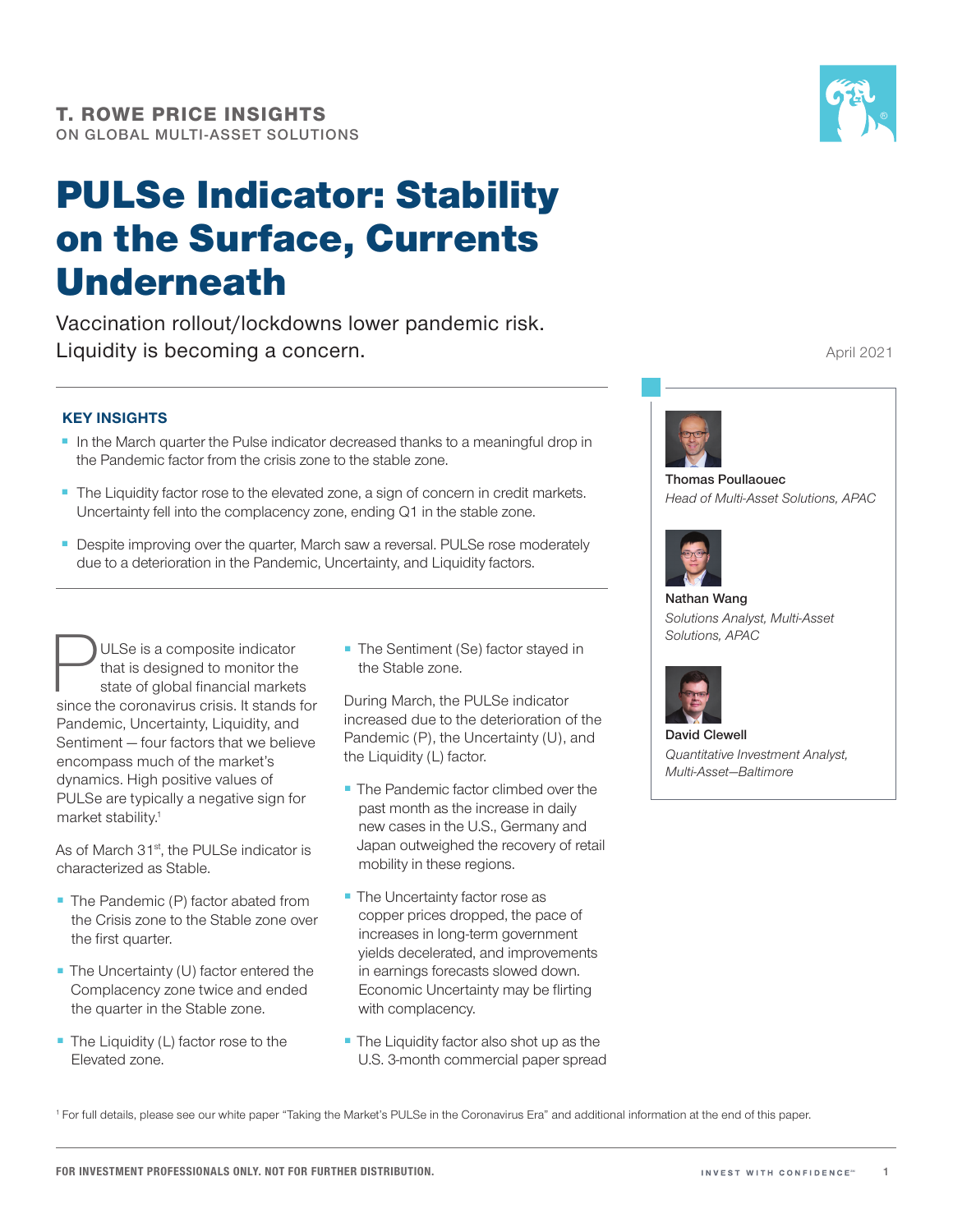## Visualizing the PULSe Indicator

(Fig. 1) Expressed as an average of the four component indicators

|               | <b>PULSe</b>   | <b>Pandemic</b>     | Uncertainty      | Liquidity     | <b>Sentiment</b> |
|---------------|----------------|---------------------|------------------|---------------|------------------|
| Current       | $-0.09$        | $-0.21$             | $-0.65$          | 0.85          | $-0.37$          |
| Zone          | Stable         | Stable              | Stable           | Elevated      | Stable           |
| 5-Day Trend   | $\Theta$ -0.03 | $\Theta$ 0.00       | $\Theta$ -0.19   | <b>① 0.57</b> | $\Theta$ -0.50   |
| 1-Month Trend | $\Theta$ 0.13  | $\Theta$ 0.29       | $\Theta$ 0.28    | $\Theta$ 0.43 | $\Theta$ -0.48   |
| 3-Month Trend | $\Theta$ -0.31 | $\circled{L}$ -1.63 | $\bigcirc$ -0.50 | 1.04<br>֍     | $\Theta$ -0.12   |

#### PULSe Indicator History



As of March 31, 2021.

Source: Haver Analytics/Bloomberg Finance L.P. Analysis by T. Rowe Price.

For illustrative purposes only. Subject to change. The PULSe indicator has been developed by T. Rowe Price. Using different underlying indicators and data could yield different results. Future outcomes may differ significantly. Note positive indicator values are typically a negative sign for market stability. A higher number indicates the division of PULSe into zones is subjective, based on historical data and statistical assumptions. "Trends" represent the change in the given indicator over the stated period. Please see additional disclosures on the PULSe indicator at the end of this paper.

### Radar Chart Showing the PULSe Indicator and Its Components

(Fig. 2) Radial axes expressed as z-scores (number of standard deviations from the mean)



#### As of March 31, 2021.

Sources: Haver Analytics/Bloomberg Finance L.P. Analysis by T. Rowe Price.

For illustrative purposes only. Subject to change. The PULSe indicator has been developed by T. Rowe Price. Using different underlying indicators and data could yield different results. Future outcomes may differ significantly. "5 days," "1 month," and "3 months" represent the z-score readings at those time periods prior to the current. Please see additional disclosures on the PULSe indicator at the end of this paper.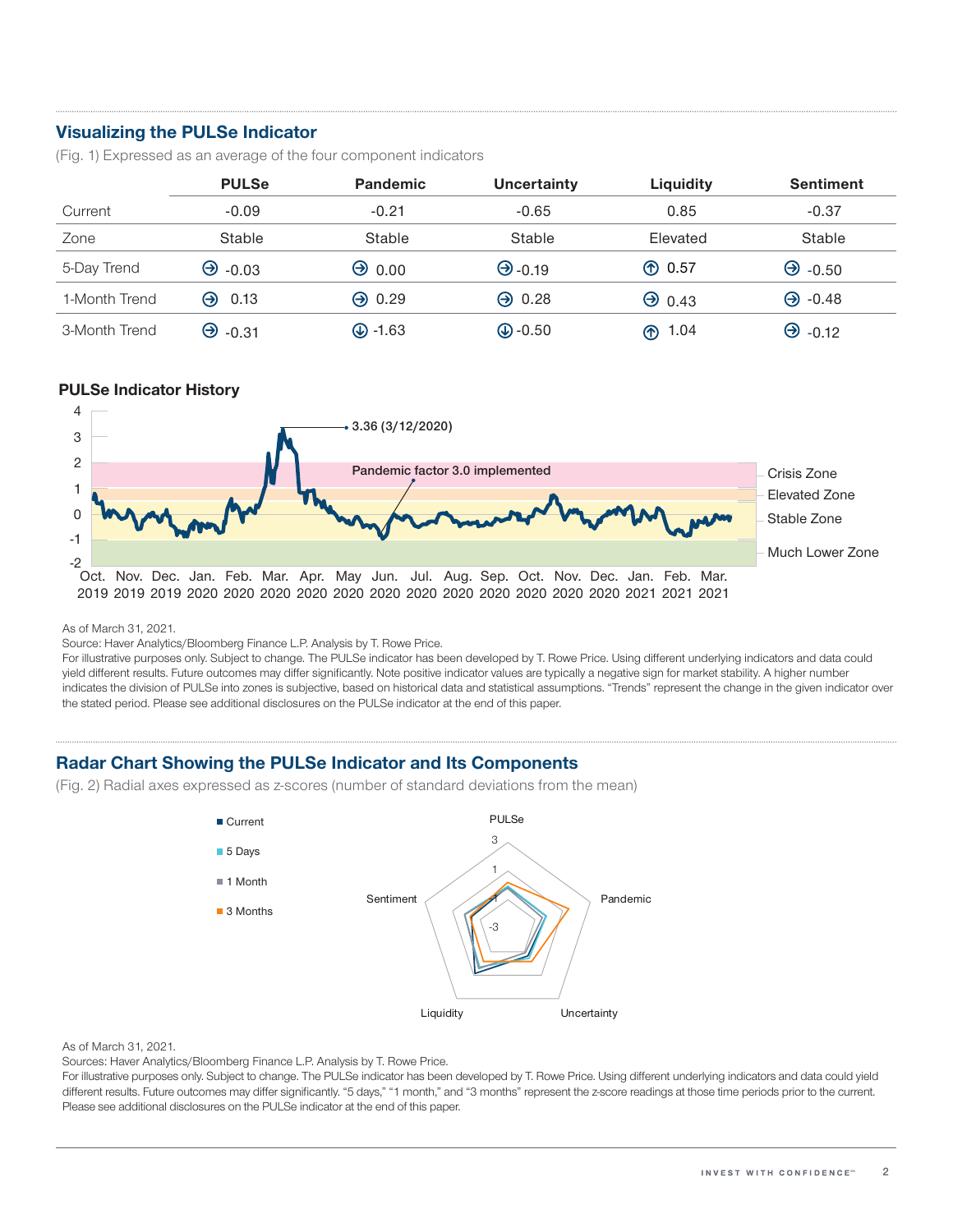widened, and the U.S. high yield energy spread contracted less than the U.S. high yield ex-energy spread.

■ The Sentiment factor declined as the equity put/call ratio fell and the marketimplied volatility factors such as VIX abated.

#### Background Note

In this note, we highlight two factors that contributed meaningfully to the PULSe indicator over the last month of the first quarter: the new virus wave continued to spread in Japan, and the equity put/ call ratio declined since late-February, indicating improving market sentiment.



# The Four Components of PULSe

(Fig. 3) Currently only liquidity is elevated

As of March 31, 2021.

Sources: Haver Analytics/Bloomberg Finance L.P. Analysis by T. Rowe Price.

Indicator level on left-hand side expressed as a z-score and subjective stability zone on right-hand side of each chart.

For illustrative purposes only. Subject to change. The PULSe indicator has been developed by T. Rowe Price. Using different underlying indicators and data could yield different results. Future outcomes may differ significantly. Note positive indicator values are typically a negative sign for market stability. The division of PULSe into zones is subjective, based on historical data and statistical assumptions. Please see additional disclosures on the PULSe indicator at the end of this paper.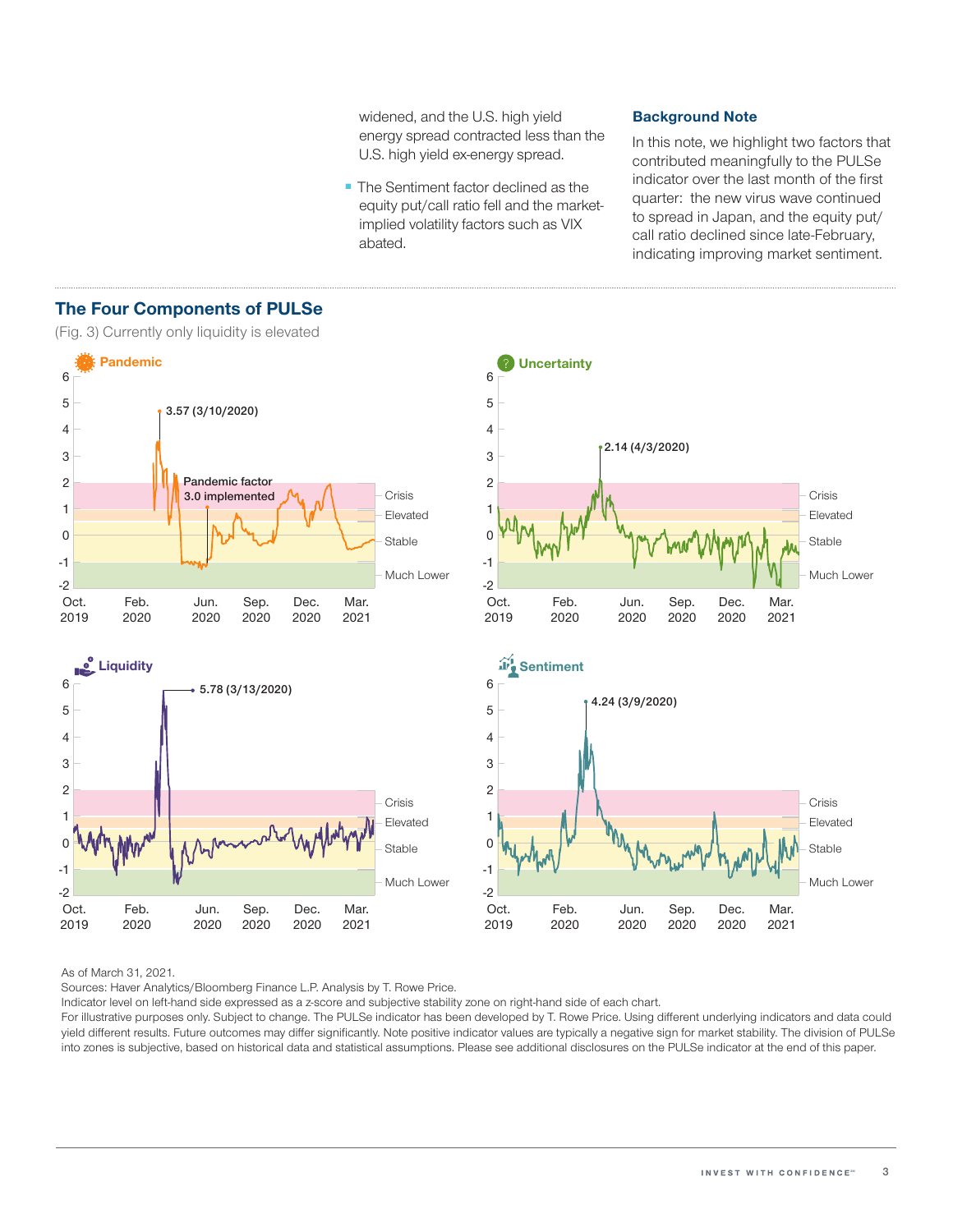#### 1. The new virus wave continued to spread in Japan

At the beginning of the Covid-19 outbreak, we used daily new cases as the sole input data to construct the Pandemic factor. In early July, we made significant enhancements to the calculation of the Pandemic factor as more high frequency data (positive test ratio, Google retail mobility data) became available. We believe that these enhancements better reflect how financial markets react to the virus news. In the current Pandemic factor model, we look at three key metrics: 1) Daily new cases to track the spread of the Covid-19 virus; 2) Positive testing ratios to confirm the trend of the diffusion curves; and 3) Google retail mobility data to assess the ongoing impact of the pandemic on consumer behavior.

In early March, the Japanese government extended the state of emergency, which had been due to end on March 7, for two more weeks to combat the virus spread in Tokyo and three neighboring prefectures. On March 21, after the central government and public health experts noted that infections had declined from the peak and hospital bed occupancy rates had fallen sufficiently, Prime Minister Suga

formally decided to end the restrictions. Since then, we have observed a pick-up in daily new cases. The pace of Japan's vaccination rollout has significantly lagged behind other G7 countries due to insufficient imported vaccines. Currently, only about 1% of the population has been vaccinated, concentrating on medical workers. Shots for the elderly population over the age of 65 are only due to start in April.

Since late 2020, we have observed a pattern that whenever the Japanese government has loosened social restrictions, Google mobility data has improved while daily new cases have risen, forcing the government to declare a state of emergency once again. We think it will take a material speed-up of the vaccination rollout campaign to break this pattern.

#### 2. The equity put/call ratio has declined

Since the initial spike following the first wave of Covid-19 outbreaks in 2020, the Equity Put/Call Ratio has continued to abate, reflecting the drop in demand for hedging and the recovery of investor confidence. Since December, it has trended sideways in a broad channel with considerable short-term volatility.



Rising New Cases in Japan Threaten Retail Mobility

(Fig. 4) Japan Google retail mobility data and daily new cases

Sources: Haver Analytics/Bloomberg Finance L.P.

As of March 31, 2020.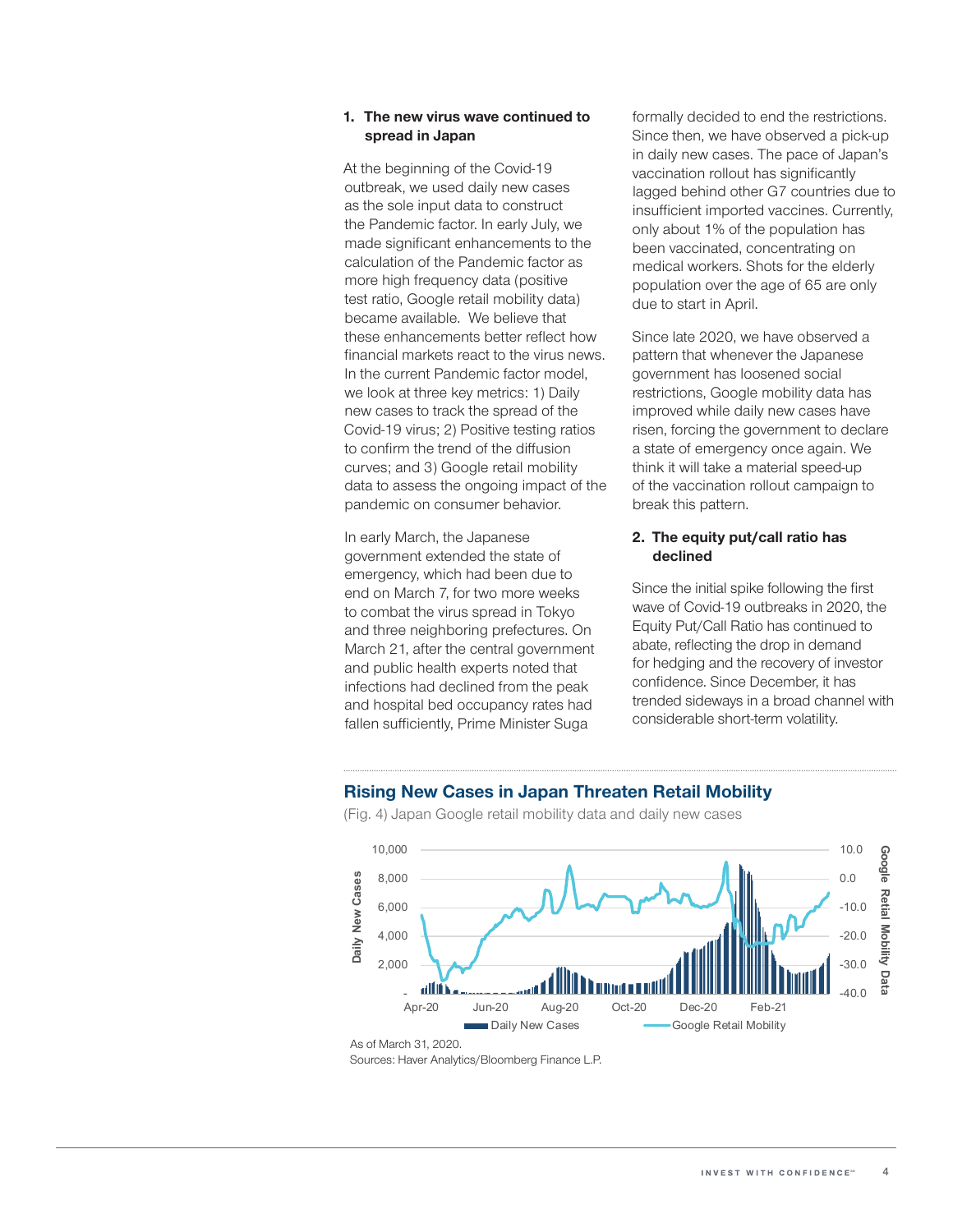From mid-February, we continued to notice the selling of high-multiple growth stocks and momentum stocks across regions as a result of higher inflation expectations and long-term government bond yield hikes. At the start of the month, the U.S. Senate approved the Biden Administration's USD1.9 trillion American Rescue Package on a party-line vote. Critics of the bill pointed to the danger of reigniting inflation by overheating the economy with too much fiscal stimulus, which resulted in increased demand for downside protection.

The equity put/call ratio surged again as it approached the end of the month. On March 26, we observed the unprecedented selling of USD20 billion in block trades as Archegos, Tiger Cub Bill Hwang's family office, was forced by banks including Goldman and Morgan Stanley to sell shares after some ADR positions moved sharply against him. Two major global banks – Credit Suisse and

Nomura – that had participated in socalled swap trades with Archegos warned investors that they might suffer significant losses, which was soon confirmed. This event was another accelerated deleveraging story after the GameStop (GME) short squeeze by retail investors just two months ago.

Concerns over the Archegos episode quickly diminished as investors switched their focus to Joe Biden's USD2.25 trillion infrastructure plan, which could greatly increase government spending on internet and transportation infrastructure. Subsequently, the equity put/call ratio abated as a result of hopes for faster long-run economic growth. A drop in the equity put/call ratio indicated improving market sentiment. According to data compiled by Goldman Sachs, overall book ex-options leverage remains at a high level, which leaves markets vulnerable to short-term volatility.

#### A Drop in the Put/call Ratio Indicates Improving Market Sentiment



(Fig. 5) Equity Put/Call Ratio (5-day moving average)

Sources: Haver Analytics/Bloomberg Finance L.P.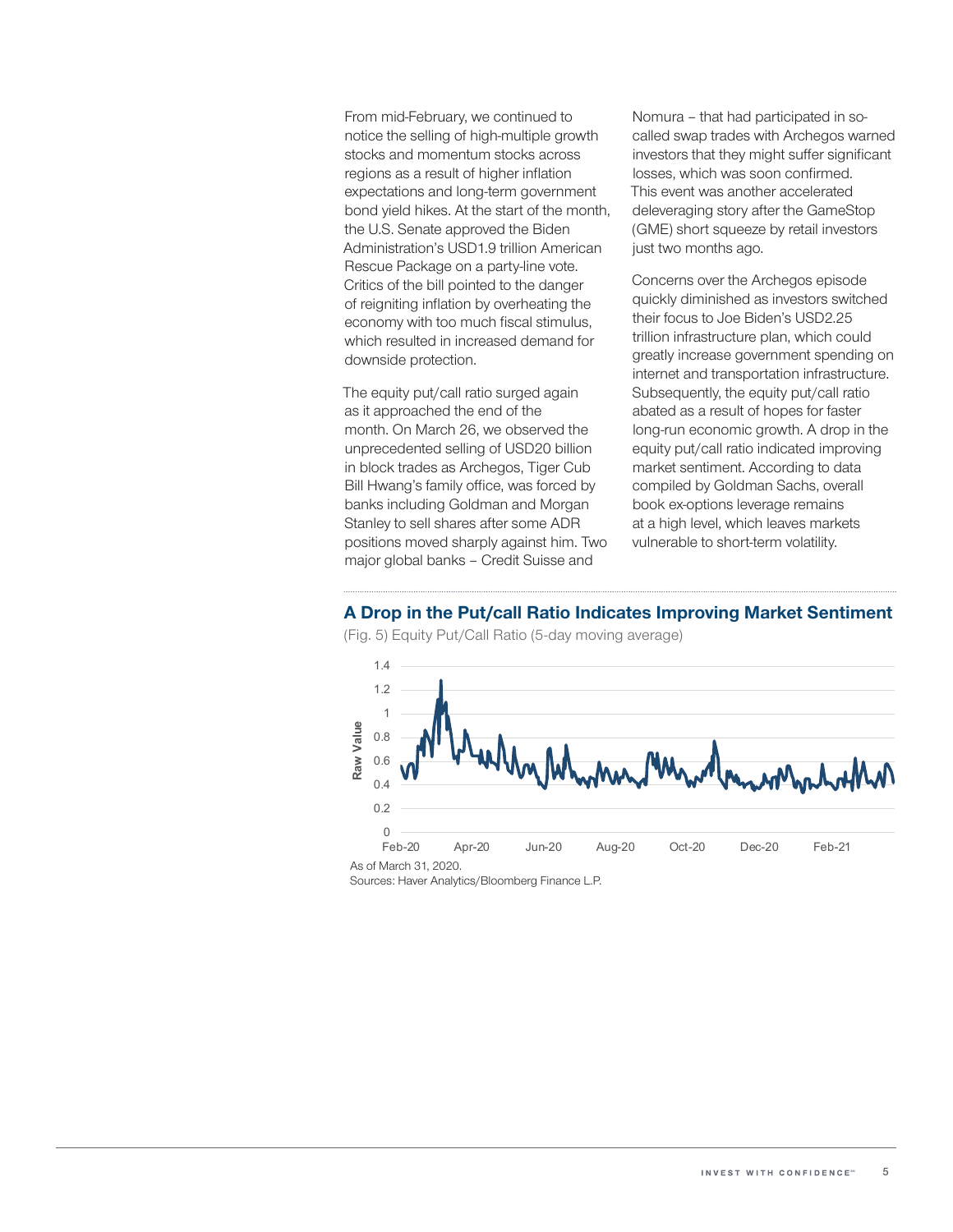#### Additional Information Regarding the PULSe Indicator:

We stress that the PULSe indicator is directional only, meant to show whether the key factors underlying the market turbulence are strengthening or weakening over time. It is not meant to be the basis for making market or asset allocation decisions and is not designed to be a market timing indicator.

A high number for PULSe Indicator is a sign of market stresses and, thus, potential turbulence.

Z-Score- We focus on how the latest market data are different from the recent past using a z-score, where each data point is expressed in terms of the number of standard deviations above or below the mean, or average, of the series.

The Pandemic factor or score differs slightly from the other three factors in terms of its underlying principles and, thus, the manner of its construction. Our Pandemic series is measured focusing on the largest economies such as the G-7. We calculate the rate of increase in the number of COVID-19 cases for each country in our sample, and we take the maximum number to account for the ability of the global trade activity to resume. We overlay this with a penalty score if one of the major countries is also showing an alarming growth rate of new cases. Our Uncertainty factor focuses on economic data and how they differ from market expectations. Examples of underlying data include the Bloomberg economic surprise indices, changes in oil supply and demand, yield curves, and earnings per share growth forecasts. The Liquidity indicator aims to identify any stresses in the credit market. Spreads on credit typically widen when liquidity dries up. Our Liquidity gauge uses commercial paper spread, the financial sector spread, the high-yield energy and ex-energy spreads, and ratio. Finally, our gauge of market Sentiment looks at risk appetite from market participants. This includes put/call ratio, implied volatility, a measure of extremes in daily returns, currency sentiment, and some commodity prices.

Our aggregate PULSe indicator is composed of the four components or factors that are themselves composite indices. A simple average is taken across the four components.

For full details, please see our white paper "Taking the Market's PULSe in the Coronavirus Era."